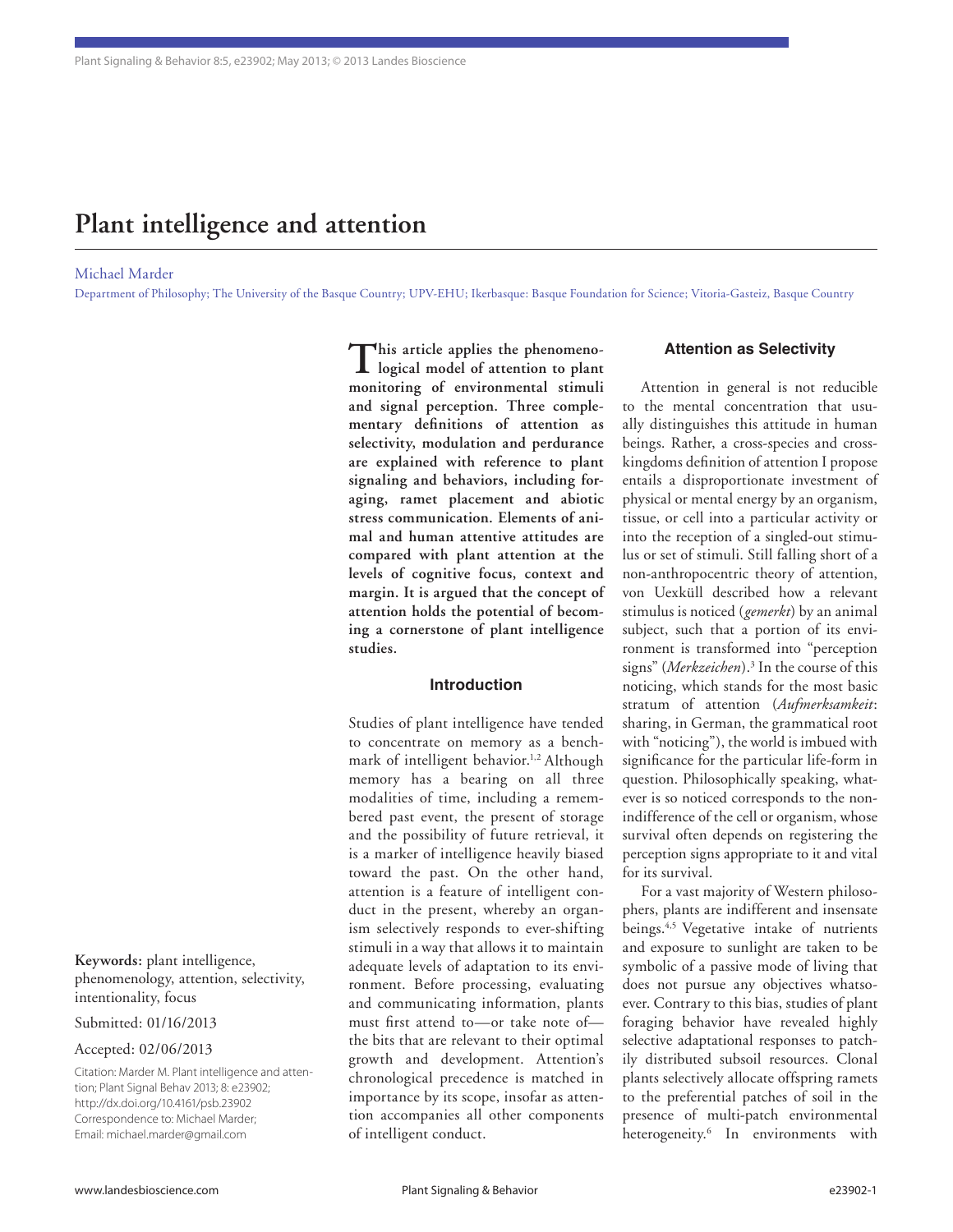homogeneous resource distribution, the presence of competition likewise solicited a stronger root proliferation response and "conferred a selective advantage to plants proliferating in the direction of the most recently acquired patch."7 Morphological plasticity in foraging behavior explains the "different patterns of spacer production and hence different patterns in the placement of resource-acquiring structures."8

As these examples demonstrate, foraging behaviors in plants are highly selective. They are accompanied by attention to numerous environmental factors, foremost among them resource availability and the presence or absence of competitors. Moreover, they help illustrate the general phenomenological theory of attention, usually restricted to human consciousness. According to this theory, the act of paying attention depends upon three interrelated and dynamically structured elements: (1) focus or thematization; (2) context; and (3) margins or horizons.<sup>9-11</sup> The first element (focus) is a selective zeroing-in on a significant stimulus or set of stimuli. In the case of foraging, a stimulus plants focus on is the quality of the soil, which must be assessed as a precondition for selecting a resource-rich patch. But, in order to attend to an appropriate stimulus, the attentive subject must first single it out from a general field, or context, that surrounds it. If the stimulus is not significant for the subject, it will remain dissolved in the context, which ought to be understood as the background "white noise." Growth in homogeneous environments in the absence of competition resulted in a random rooting of the ramets of *Leymus chinensis* and *Hierochloe glabra*. 6 Under these conditions, neither of the species focused on any given patch of the soil. While information about resource density is still potentially useful, it is relegated to the context of attention and is not brought into the focus of the attending organism.

While a single-minded or unifocal attentive comportment is said to absorb the attentive subject, involuntary attention is dispersed throughout the sentient body.12–14 Multifocal attention is similarly characteristic of the green plants

that register blue and red/far-red light in the apical meristem's chryptochromes and phototropins, as well as in leaf phytochromes, respectively.15 Plant signaling consequently involves communication from a focus of attention to other tissues not directly affected by the stimulus, or coordination among the multiple attentive foci, each of them singling out a vital piece of information about environmental conditions—often, by way of parallel processing, as in the case of leaf photosensitivity.

Attention individuates whatever falls within its focus or foci by bringing the stimulus into sharper relief against the blurry background of the relatively undifferentiated context, experienced as "white noise." For humans, this individuation (or phenomenologically speaking, thematization) yields the objects of experience, along with the conscious directedness (intentionality) toward these objects. Consciousness and its acts do not preexist the attentive attitude but are co-orignary with this attitude. Attentionality and intentionality share the same functional and structural scope.<sup>9,20</sup>

While it plays the role of putting into focus and thereby singularizing crucial environmental inputs, the attention of plants is objectless. Their unique sight does not translate visual stimuli into pictures but into instructions for growth or reproduction.15 Plant attention is likewise active, rather than contemplative, as it feeds directly into the plants' phenotypic plasticity and capacity for adaptation. To individuate the foci of attention, it is not necessary to transform them into objects, that is to say, forms that are cruder still than the discernments and discriminations of which plants are capable. Not only do plants distinguish between mechanical and herbivore-induced damage but they also respond by releasing appropriate airborne volatiles or communicate through belowground stress cues, indexed to the specific stress factor.<sup>16-19</sup> The more dire a threat, the more does the need arise for an attentive singling out of its source with the view to its mitigation or to altering a relevant facet of plant morphology and physiology so as to reduce the impact of the stressor.<sup>20</sup> Plant behavior is a cumulative outcome of its

attentive focusing on varied events in its environment.

## **Attention as Modulation**

Given the variability of environmental circumstances, it is unreasonable to maintain a constant focus on a single stimulus or group of stimuli. Attention implies as much fixity as movement or change $9,11-13$ keeping the attentive organism attuned to the variations in its surroundings. In other words, attention motivates a chain of focusing-defocusing-refocusing, in keeping with the needs of the attentive subject at any given time, or, as in the case of nonsessile organisms, place. In the tripartite scheme of attention, these modulations are expressed in the interchangeability of the present focus and other, previously insignificant, points in the context wherein it is situated.

Before the onset of abiotically-induced stress, such as in drought conditions, plants perceive cues emitted by their alreadydamaged neighbors.2,17,21,22 In plant-plant communication, the foci of attention can therefore overlap, even if the contexts from which they stand out are different, namely actual drought conditions in the one case and proximity to a stressed plant in the other. Due to an identical focus, the response to a communicated cue will also be the same as to the onset of drought. Since plant attention is active, rather than merely contemplative, its stressrelated modulation results in behavioral changes that often entail the activation of stress-inducible genes—rd (responsive to dehydration), erd (early responsive to dehydration), cor (cold regulated) and kin (cold-inducible) in *Arabidopsis*—and subsequently, an extensive transcriptional reprograming.23

In accordance with their evolutionary rationale, acts of attention put the attentive organism on its guard, emphasizing with greater intensity some stimuli over others. External dangers and threats vary for different species and kingdoms, and so does the attentive comportment that responds, at times preemptively, to these. Although in Husserl's phenomenology attentional changes are taken to be signs of freedom— "the free turning of the regard"9 —they in fact are determined by changes in the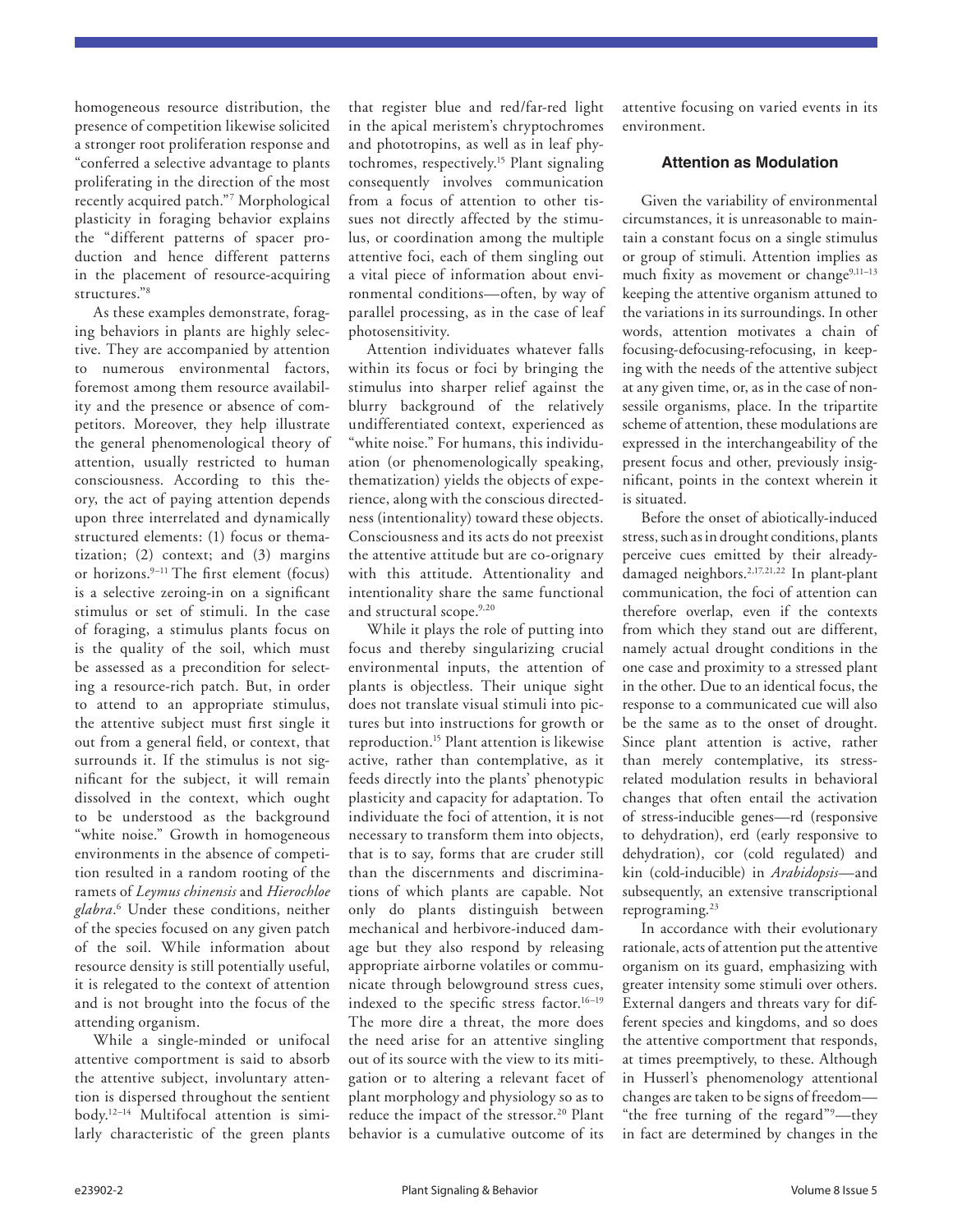environmental conditions of an attentive organism. To be sure, phenomenological freedom does not entail arbitrariness: the attentive attitude is "wandering in a determinate manner,"9 determined, that is, by the temporal and spatial fluctuations in the subject's life-world. In plants, these modulations are predominantly temporal, though the frontiers of growth do not preclude a spatial "wandering," which we will explore in a subsequent section of the present study.

The open-ended morphology of a plant objectively expresses its acts of attention over time, as its body plan is adjusted to environmental conditions, for instance through the hormonal control of shoot branching.<sup>24</sup> The decision on activating a particular axillary meristem is taken at the intersection of local information processing and a global network of hormonal signaling, attuned at the same time to the external environmental factors and the plant's internal physiological and developmental needs.24 The interplay between these various levels of attention in plants is thus no less complex than in animals and humans, who permanently shift between attention to an external object and to their internal (mental and physical) states.

The rudimentary freedom of attention is palpable in the reversibility of behaviors attributed to attentional modulations. Along these lines, "foraging responses are reversible over the long run" and, in some species such as *H. glabara*, can be reversed very quickly, in tune with the fluctuations in environmental heterogeneity.6 The modular architecture of roots and branches, seeking optimal growth, spatially reflects the modulations in the plants' attention.7 The interactions among at least 15 environmental factors, to which this attention can turn, and the enormous range of responses their combinations are responsible for<sup>25</sup> further contribute to the freedom of attention-laden behavior in plants. In phenomenological terms, these factors and their interactions delineate the context of attention, within which foci may shift (or wander) in a determinate manner.

In animals and humans, the turning of attention signifies, in the first instance, the mobility of relevant body parts and sense organs, directed toward the newly salient

stimulus. In plants, mobility belongs in the domain of signaling and cell-to-cell communication—the mobile hormonal signals that play an important role in the control of shoot branching<sup>24</sup> and plant action potentials, resulting, for instance, in a rapid transmission of oxidative and nitrosative stress signals between root and shoot apices of *Arabidopsis*. 26,28 As reaction times (and hence quick shifts from one focus within the context of attention to another) make a difference for the survival of an organism, the relative speed of intercellular communication in plants is crucial for their inclusion among attentive subjects. If plants are "fast biosensors for molecular recognition of the direction of light, monitoring the environment and detecting insect attacks,"27,30 then their attentional modulations are on the par with sudden changes in environmental conditions that make up the concrete context of their growth and development.

## **Attention as Perdurance**

Attention cannot be entirely isolated from other characteristics of intelligent and deliberate behavior, and especially from memory and anticipation. Following the insights of the phenomenology of time consciousness, experience is a continuum of retention, attention and protention, irradiating from the present back into the organism's past and future.<sup>29</sup> The inclusion of attention in this uninterrupted chain testifies to its dialectical nature, combining the opposites of fixity and movement, freedom and determinateness, rapid reaction and lingering with whatever one attends to.

The starkest illustration of the idea that there are no acts of attention without memory and anticipation is the Venus flytrap, or *Dionaea muscipula*. If attention betokens a disproportionate and fluctuating investment of energy into vital areas of activity, then the Venus flytrap is the casein-point of attention to its prey, in that "closing its trap requires a huge expense of energy."2,15,31 Described in phenomenological terms, the context of *Dionaea's*  attention includes everything around the sensory hairs that detect the presence or absence of an insect on the plant's lobes. The insect itself would be situated at the

focus of attention, except that a single focal point, with its limited action potential, is insufficient as an investment of energy into the act of trap closure. A twenty-second delay between the respective stimulations of two sensory hairs allows for the accumulation of an action potential strong enough to shut the trap.3,15,32 In the present moment of the second stimulation, attention builds upon the short-term electrical memory of the first stimulation to complete the investment of energy with a Ca2+ influx at a threshold where it can attain its intended foraging goal.<sup>15,33</sup> The continuum of intelligence thus extends from the retention of short-term electrical memory, through the monitoring of further developments within the focus of attention, to the anticipation of prey—the intended target of this deliberate behavior. Only as a temporally coherent ensemble do the three behavioral modalities add up to purpose-driven, intelligent conduct.

What the example of *Dionaea* so clearly conveys is that the practical success or failure of attention does not depend on attention alone. The duration of attention is due to the memory, on which it draws in the temporal continuum extending toward the future attainment of a goal. This is so not only in the "sensitive" plants, *Dionaea muscipula* or *Mimosa pudica*, but also in every plant species that relies on monitoring circadian rhythms to make decisions on the most appropriate flowering time.<sup>34–</sup> <sup>36</sup> The decreasing red to far-red (R:FR) light ratios that are responsible for the bud burst in *Betula pendula*37,38 evidence a complex interaction of plant memory and attention, where the calculation of the ratios, as well as their storage and retrieval, are mediated by attention to the last farred and the first red lights of each photoperiod. Attention as perdurance refers to this interaction, oriented toward a future goal (germination, flowering, etc.).

## **Attention at the Margin**

The last element in the tripartite phenomenological model of attention, the margin outlines the limits of the context and determines the horizons of the field, within which acts of attention unfold. The margins of animal and human attention shift along with the mobile attentive subject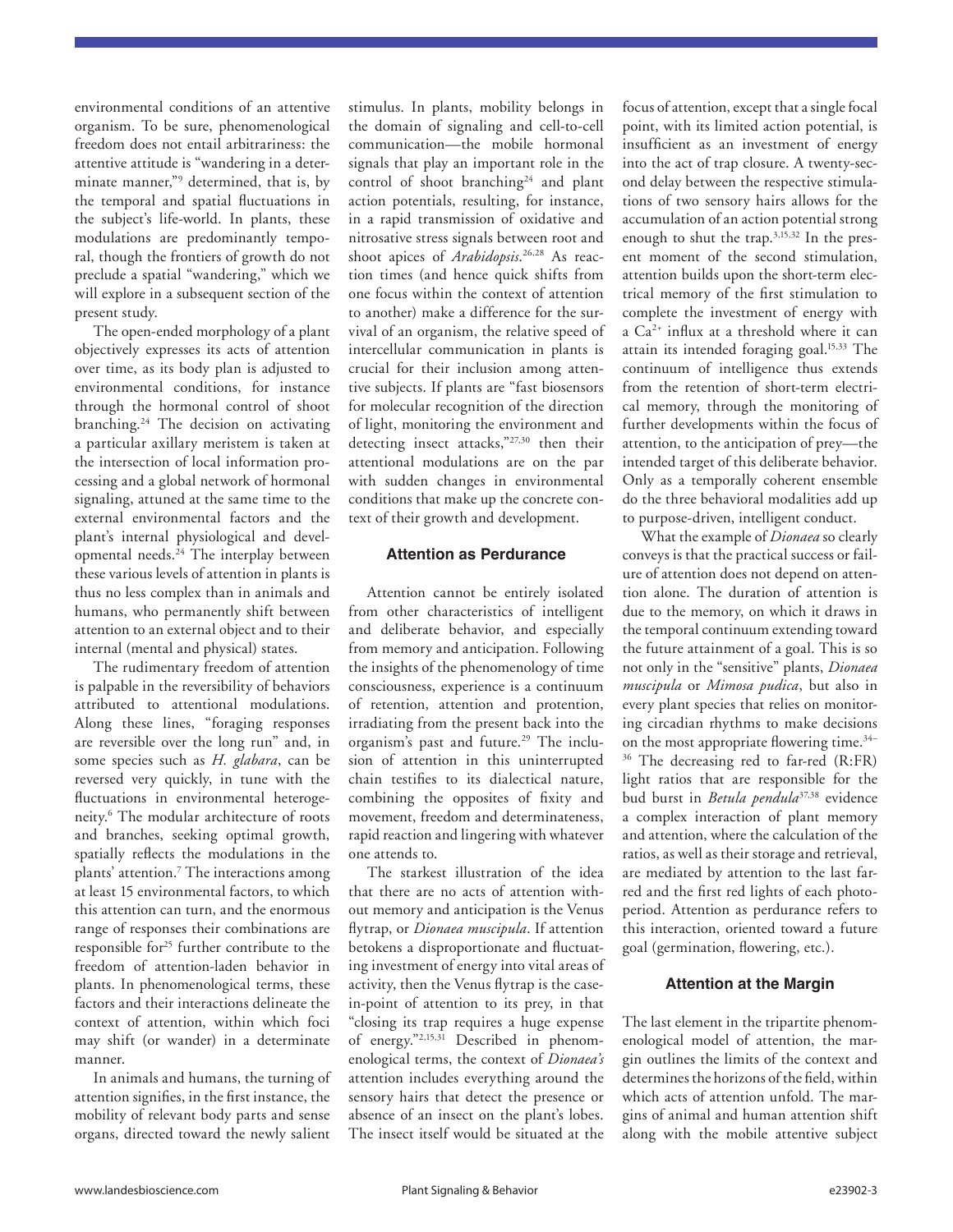itself, whose dislocation to different parts of its environment defines the horizons of its experience. The margins of attention of a sessile organism—whether a sessile animal or a plant—vary predominantly along the temporal axis, and this variation is a behavioral feature that responds to the changing needs of the organism, from foraging to reproduction and defense. Indeed, the definition of plant behavior as "a response to an event or environmental change during the course of the lifetime of an individual"38–40 largely overlaps both with the temporal variations in the margins of attention and with phenotypic plasticity.

Besides temporal shifts, the margins of plant attention also change in space. Leaf expansion and contraction, spacer lengthening and shortening, branching and ramet production (among other aspects of plant growth) translate into variations in the spatial horizons of attention. Leaf expansion that increases the surface of these "iterated green antennae specialized for trapping light energy, absorbing carbon dioxide, transpiring waterand monitoring the environment;<sup>"41</sup> spacer lengthening in resource-poor soils;  $42$  and the plasticity of shoot branching, regulated by networks of hormonal signals<sup>43</sup> extend the context of plant attention within its growing margins. In turn, the maximization of surface exposure facilitating a greater capture of energy<sup>44</sup> introduces more possible focal points into the expanding sphere of attention. Thus, while the margins of animal and human attention follow the shifting horizons of these self-dislocating subjects, the margins of plant attention irradiate outward, both vertically and laterally, encompassing new areas adjacent to their immediate environment.

#### **Conclusions**

Phenomenology of attention enriches the theoretical understanding of ways in which plants perceive signals and monitor light, temperature and gravity gradients in their physical environments.<sup>45</sup> The challenge specific to the study of plant attention is that frequently what plants attend to does not coincide with the targets of human attention.

While animal communication displays "eye-catching" movements, plant communication transpires mostly "out of sight,"46 in the release of volatile airborne substances, in the transition zone of the root apex, $47$  and so forth. Despite these fundamental differences, plant attention elucidates the general functioning of attentive comportment in a dialectical combination of fixity and modulation. It sheds light on the intimate relation between intentionality and the sphere of attention, as well as between attention and memory put in the service of goal-oriented behavior. Finally, it substantiates the tripartite model developed by phenomenologists and confirms its applicability to non-human, as well as non-animal, life forms.

#### **Disclosure of Potential Conflicts of Interest**

No potential conflicts of interest were disclosed.

#### **References**

- 1. Karpiński S, Szechyńska-Hebda M. Secret life of plants: from memory to intelligence. Plant Signal Behav 2010; 5:1391-4; PMID:21051941; http:// dx.doi.org/10.4161/psb.5.11.13243
- 2. Cvrcková F, Lipavská H, Zárský V. Plant intelligence: why, why not or where? Plant Signal Behav 2009; 4:394-9; PMID:19816094; http://dx.doi. org/10.4161/psb.4.5.8276
- 3. von Uexküll J. A foray into the worlds of animals and humans. Minneapolis & London: University of Minneapolis Press 2010
- McGinnis J. Avicenna. Oxford: Oxford University Press 2010
- 5. Hegel GWF. Hegel's philosophy of nature: encyclopaedia of the philosophical sciences (1830). Oxford: Oxford University Press 2004
- 6. Gao Y, Xing F, Jin Y, Nie D, Wang Y. Foraging responses of clonal plants to multi-patch environmental heterogeneity: spatial preference and temporal reversibility. Plant and Soil 2012; 359:137-47; http:// dx.doi.org/10.1007/s11104-012-1148-0
- Croft SA, Hodge A, Pitchford J. Optimal root proliferation strategies: the roles of nutrient heterogeneity, competition and mycorrhizal networks. Plant Soil 2012; 351:191-206; http://dx.doi.org/10.1007/ s11104-011-0943-3
- 8. Hutchings MJ, de Kroon H. Foraging in plants: the role of morphological plasticity in resource acquisition. Adv Ecol Res 1994; 25:159-238; http://dx.doi. org/10.1016/S0065-2504(08)60215-9
- Husserl E. Ideas pertaining to a pure phenomenology and to a phenomenological philosophy, first book. Dordrecht: Kluwer 1983
- 10. Gurwitch A. Studies in phenomenology and psychology. Evanston: Northwestern University Press 1966
- 11. Arvidson PS. The sphere of attention: context and margin. Dordrecht: Springer 2006)
- 12. Marder M. What is living and what is dead in attention? Research in Phenomenology 2009; 39:29-51; http://dx.doi.org/10.1163/156916408X389622
- 13. Marder M. Phenomenology of distraction, or attention in the fissuring of time and space. Res Phenomenol 2011; 396-419
- 14. Merleau-Ponty M. Phenomenology of perception. London & New York: Routledge 2002
- 15. Chamovitz D. What a plant knows: a field guide to the senses. New York: Scientific American / Farrar, Staus & Giroux 2012
- 16. Heil M, Ibarra-Laclette E, Adame-Álvarez RM, Martínez O, Ramirez-Chávez E, Molina-Torres J, et al. How plants sense wounds: damaged-self recognition is based on plant-derived elicitors and induces octadecanoid signaling. PLoS ONE 2012; 7:e30537; PMID:22347382; http://dx.doi.org/10.1371/journal.pone.0030537
- 17. Falik O, Mordoch Y, Ben-Natan D, Vanunu M, Goldstein O, Novoplansky A. Plant responsiveness to root-root communication of stress cues. Ann Bot 2012; 110:271-80; PMID:22408186; http://dx.doi. org/10.1093/aob/mcs045
- 18. Turlings TC, Loughrin JH, McCall PJ, Röse US, Lewis WJ, Tumlinson JH. How caterpillar-damaged plants protect themselves by attracting parasitic wasps. Proc Natl Acad Sci USA 1995; 92:4169- 74; PMID:7753779; http://dx.doi.org/10.1073/ pnas.92.10.4169
- 19. Paré PW, Tumlinson JH. Plant volatiles as a defense against insect herbivores. Plant Physiol 1999; 121:325-32; PMID:10517823; http://dx.doi. org/10.1104/pp.121.2.325
- Marder M. Plant intentionality and the phenomenological framework of plant intelligence. Plant Signal Behav 2012; 7:1365-72; PMID:22951403; http:// dx.doi.org/10.4161/psb.21954
- 21. Falik O, Mordoch Y, Quansah L, Fait A, Novoplansky A. Rumor has it...: relay communication of stress cues in plants. PLoS ONE 2011; 6:e23625; PMID:22073135; http://dx.doi.org/10.1371/journal.pone.0023625
- 22. Blum A. Plant breeding for water-limited environments. New York: Springer 2010
- 23. Akpinar BA, Avsar B, Lucas SJ, Budak H. Plant abiotic stress signaling. Plant Signal Behav 2012; 7:1450- 5; PMID:22990453; http://dx.doi.org/10.4161/ psb.21894
- 24. Leyser O. The control of shoot branching: an example of plant information processing. Plant Cell Environ 2009; 32:694-703; PMID:19143993; http://dx.doi. org/10.1111/j.1365-3040.2009.01930.x
- 25. Trewavas A. Aspects of plant intelligence. Ann Bot 2003; 92:1-20; PMID:12740212; http://dx.doi. org/10.1093/aob/mcg101
- 26. Baluška F, Volkmann D, Menzel D. Plant synapses: actin-based domains for cell-to-cell communication. Trends Plant Sci 2005; 10:106-11; PMID:15749467; http://dx.doi.org/10.1016/j.tplants.2005.01.002
- 27. Volkov AG, Ranatunga DRA. Plants as environmental biosensors. Plant Signal Behav 2006; 1:105- 15; PMID:19521490; http://dx.doi.org/10.4161/ psb.1.3.3000
- 28. Fromm J, Lautner S. Electrical signals and their physiological significance in plants. Plant Cell Environ 2007; 30:249-57; PMID:17263772; http://dx.doi. org/10.1111/j.1365-3040.2006.01614.x
- 29. Husserl E. On the phenomenology of the consciousness of internal time (1893-1917). Dodrecht: Kluwer 1991
- 30. Wayne R. The excitability of plant cells: with a special emphasis on characean internodal cells. Bot Rev 1994; 60:265-367; PMID:11539934; http://dx.doi. org/10.1007/BF02960261
- 31. Volkov AG, Adesina T, Markin VS, Jovanov E. Kinetics and mechanism of Dionaea muscipula trap closing. Plant Physiol 2007; 146:694-702; PMID:18065564; http://dx.doi.org/10.1104/ pp.107.108241